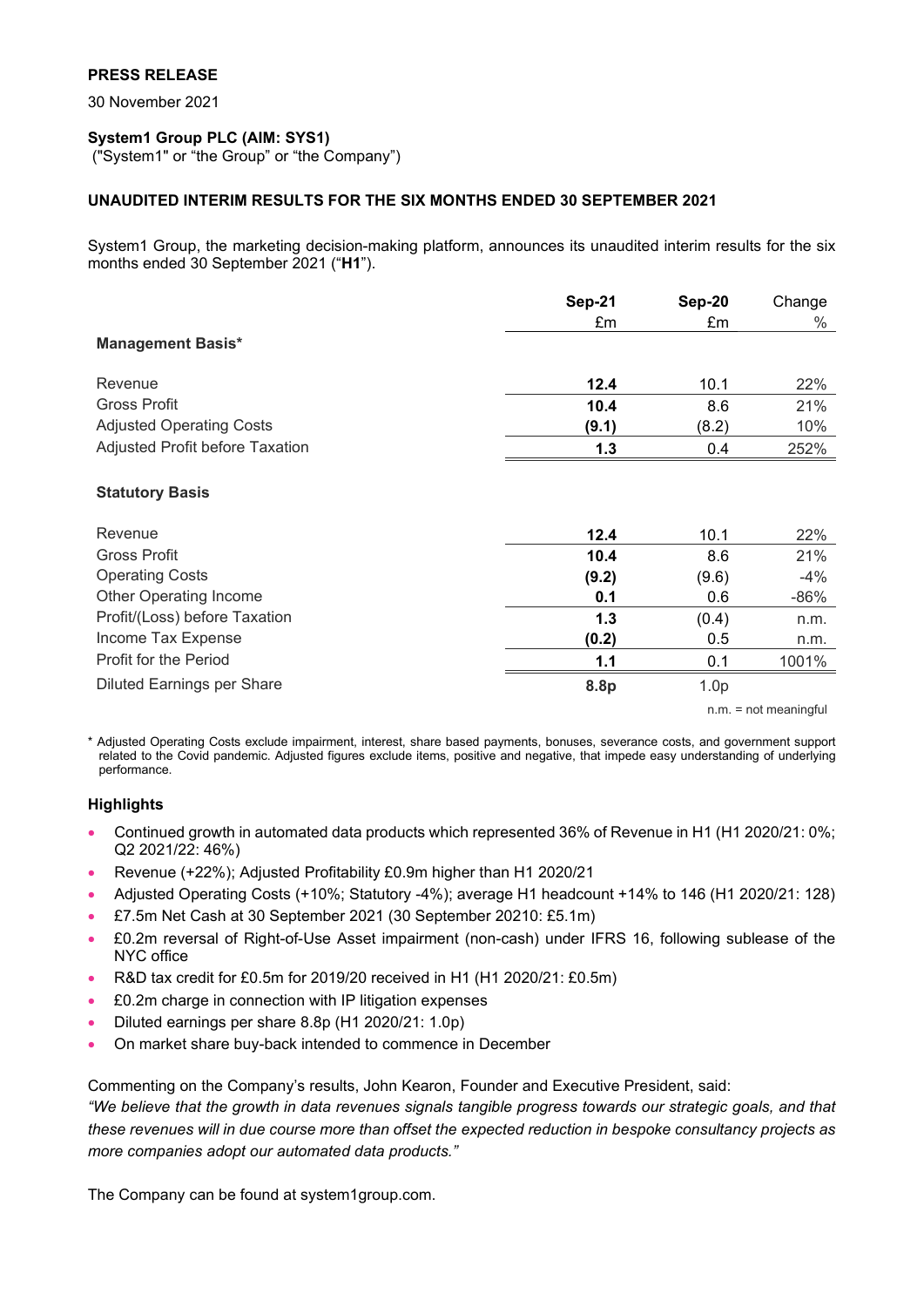This announcement contains inside information for the purposes of article 7 of the Market Abuse Regulation (EU) 596/2014 as amended by regulation 11 of the Market Abuse (Amendment) (EU Exit) Regulations 2019/310. With the publication of this announcement, this information is now considered to be in the public domain.

For further information, please contact:

John Kearon, Founder and Executive President Chris Willford, Chief Financial Officer

### **Canaccord Genuity Limited** Canaccord Genuity Limited Tel: +44 (0)20 7523 8000

Simon Bridges / Andrew Potts

**System1 Group PLC** Tel: +44 (0)20 7043 1000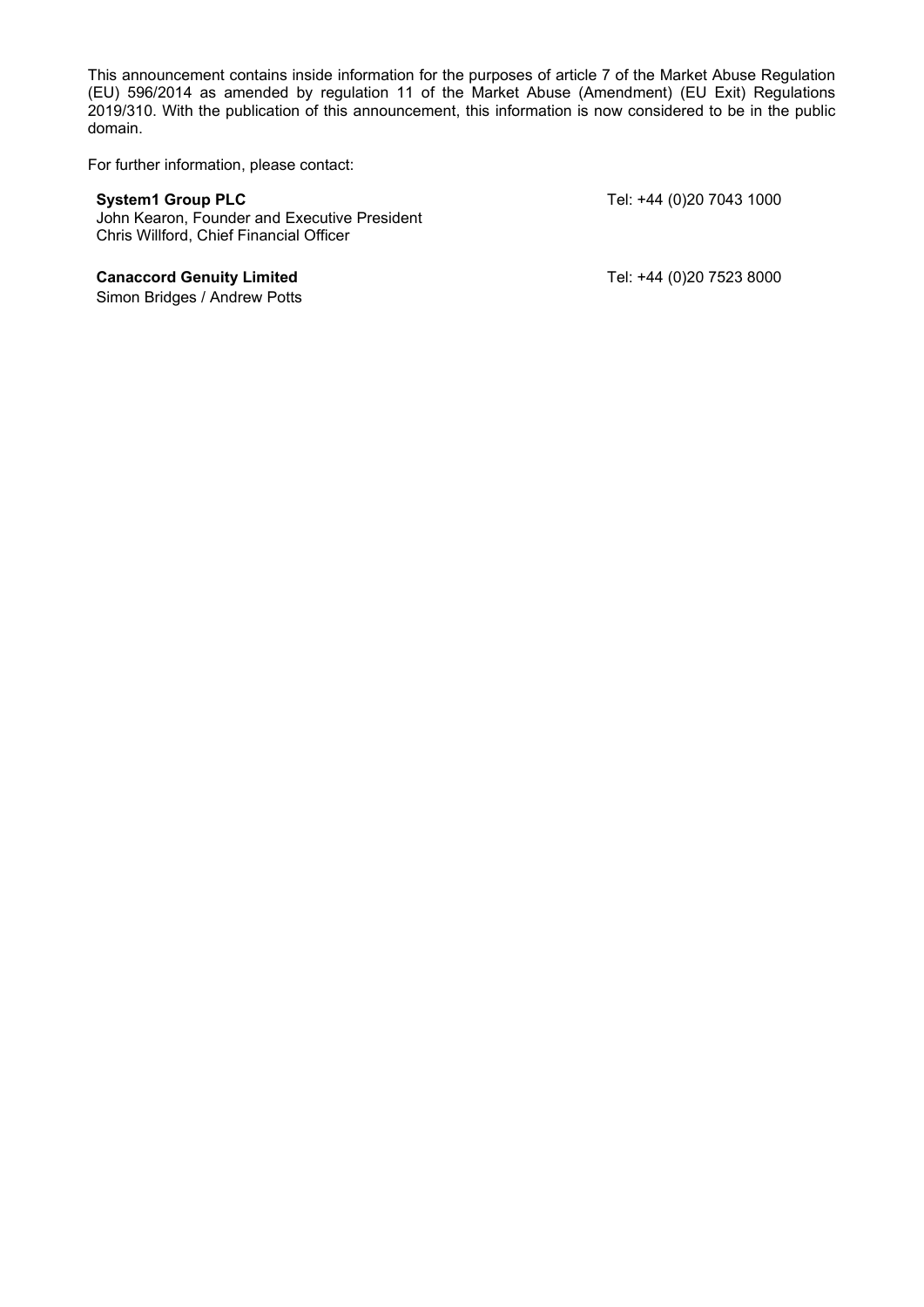### **INTERIM STATEMENT**

### **The Marketing Decision-Making Platform**

Our mission is to be the world's marketing decision making platform. We set out in the last annual report the reasons to believe that System1 can become a global winner in marketing predictions.

- World-beating prediction and improvement methodologies
- Unique and step-change improvement in value for customers
- Continuous improvement to maintain product lead
- Prediction and improvement market dynamics are favourable
- Protected through IP, branding, customer and supplier relationships

We acknowledged in the annual report that a challenge in the near term was to grow revenue which was borne out in the first half-year notwithstanding the 22% top-line revenue growth on a Covid-affected prior year. We have been delighted by the continuing adoption by both new and existing customers of System1's repeatable, fast-turnaround and scalable data products as they displace the historic large bespoke consultancy projects that dominated the Group's activity until H2 last year. More than half of the Data revenue in H1 came from customers we have acquired since April last year. We believe that the growth in data revenues signals tangible progress towards our strategic goals, and that these revenues will in due course more than offset the reduction in bespoke consultancy projects as more customers adopt our automated data products. Our commercial strategy is also working well. Partnerships with broadcasters and platform owners including LinkedIn and ITV are bearing fruit, bringing our decision-making platform to a wider international customer base. Aside from partnerships, a focused sales plan enables scaling of existing customers to their maximum potential through best-in-class account management practices. In parallel, we are acquiring, converting and scaling many new customers through marketing activities and sales outreach.

### **Growing our Asset and Fame**

In collaboration with ITV and DECA, System1 addressed the growing corporate need for insight on diversity and inclusion in advertising by publishing the *Feeling Seen* report in which inclusive advertising was judged by real, diverse audiences. The report found that brands that get diversity right benefit hugely. *Feeling Seen* has since been presented to 40 new prospective customers and over 1,200 people.

Earlier this month we launched our Chief Innovation Officer Orlando Wood's latest book on advertising effectiveness, *Look out.*, which was published by the Institute of Practitioners in Advertising. *Look out.* argues that to create effective and memorable advertising that builds brands, the advertising industry must capture the 'broad-beam' attention of audiences; to achieve this the industry must shift its attentional plane—it must look out. The new book explains the behavioural science that underpins the methodology behind Test Your Ad and has been hailed by CMOs and advertising industry leaders. *Look out.* is being "road-showed" in the USA and Europe over the next quarter.

During the period we increased our investment in the AdRatings database to include additional categories such as Food Retail, Business Software, and Entertainment, reflecting the growth of System1's customer base beyond its traditional FMCG core.

### **Financial Performance**

Revenue increased 22% on the comparable period last year, with strong growth in the Americas, UK and Europe. Data products generated £4.5m revenue in the first half (H1 2020/21: £0.1m), representing 36% of the total. In line with our strategy, Consultancy revenues declined in importance, in particular bespoke projects. We now have a suite of standard consultancy offerings that leverage the automated marketing predictions from the "Test Your" platform. In future reporting periods we will report the revenue from standard consultancy separately from the complex bespoke projects. The Communications product group grew by 80% year on year due to the success of the automated Test Your Ad product that was launched in the third quarter of last year. Brand and Innovation declined by 4% and 15% respectively due in part to the greater focus on the Test Your Ad Data Communications products this year.

Adjusted Operating Costs increased by 10% compared with H1 2020/21, broadly in line with the year-on-year growth in average employee numbers (H1 2021/22: 146; H1 2020/21: 128). Growth in employee numbers resulted from investment in sales and marketing (headcount +37%) and IT (headcount +27%) to accelerate the development of our automated data products and their commercialisation through partnerships and platform. Statutory Operating Costs fell by 4% due mainly to the IFRS 16 impairment charge in the prior year. The first half year Statutory Operating Costs include a £0.2m reversal in the IFRS 16 lease asset impairment owing to a sublease arrangement on the Company's New York office. Rental revenue from the sublease is recognised in Other Income.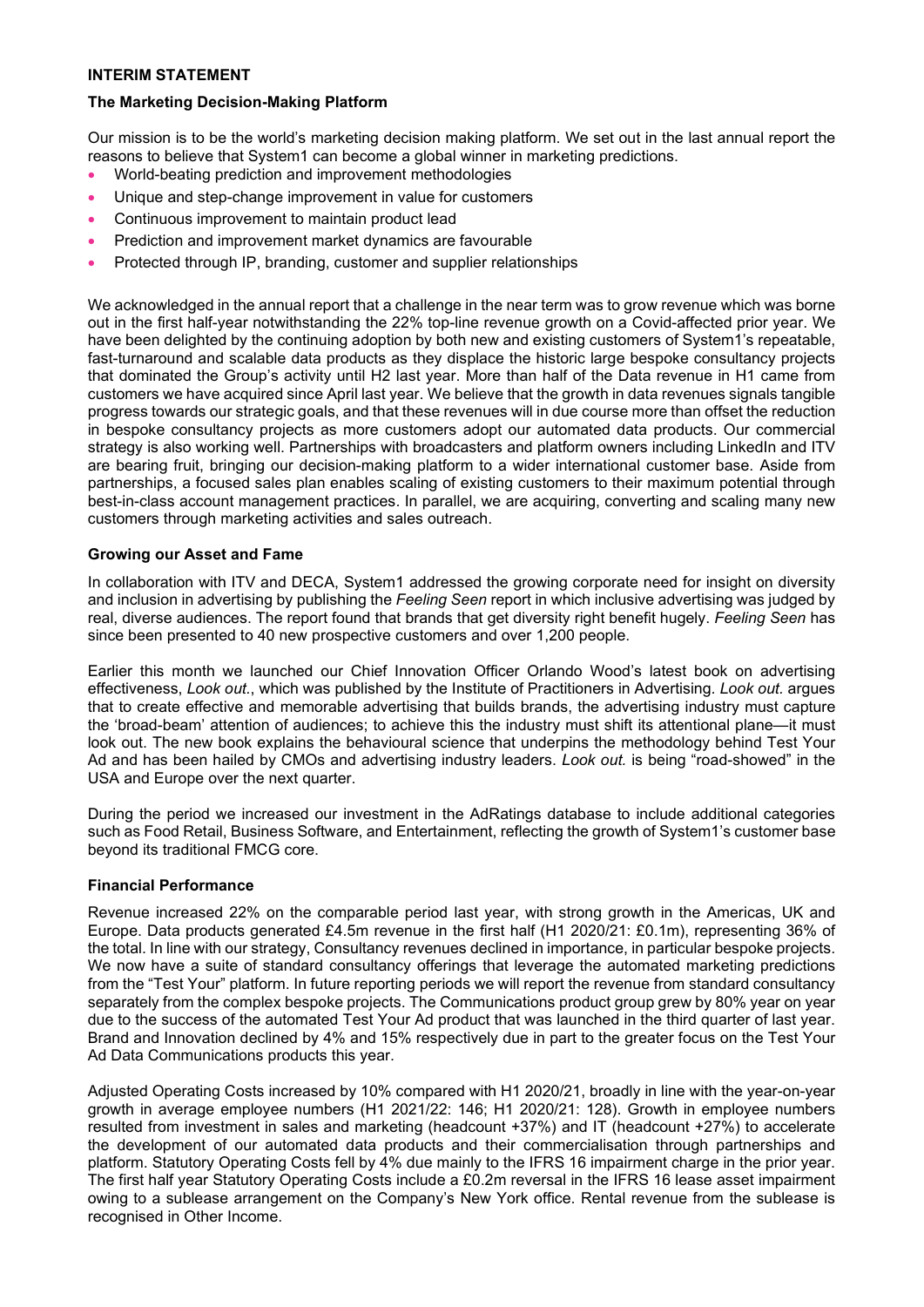### **Intellectual Property Litigation**

On 27 September 2021, our US and UK subsidiaries, System1 Research Inc. and System1 Research Limited, filed a complaint for trademark infringement, unfair competition, and deceptive trade practices at the United States District Court for the Southern District of New York against System1 LLC over their infringing use of the mark "SYSTEM1". The Company is being advised in this matter by Norton Rose Fulbright, an international law firm. System1 LLC continues to use the "SYSTEM1" name and mark and has announced that it proposes to expand such use by becoming a NYSE-listed company through a business combination with Trebia Acquisition Corp.

The Company takes the protection of its unique intellectual property very seriously and believes such ongoing and expanding use by System1 LLC is likely to cause significant confusion with System1 Group PLC and its registered marks and, moreover, constitutes intentional infringement, in violation of relevant US federal and state trademark laws as well as trademark laws in the UK, the EU and other countries.

IP litigation costs related to this case are excluded form Adjusted Operating Costs and have been recognised in the Statutory Operating Costs. The Board believes that the Company's case against the Opposing Party is compelling and will issue further updates in due course.

### **Proposed Share Buyback**

As previously indicated, we will initiate a share buyback programme from December 2021 to repurchase shares over an extended period, in order to enhance shareholder returns and to satisfy obligations in relation to employee share schemes. Shares will be repurchased via ongoing on-market purchases. The relative illiquidity of System1's shares makes it difficult to predict the level and speed of uptake, and the board will formally review the effectiveness of the buyback programme at the end of the current financial year.

### **Dividend**

No interim dividend will be paid (2020/21: £nil).

### **Tax**

The Company has recognised a tax charge of £0.1m in the six months to 30 September 2021 (H1 2020/21: tax credit of £0.5m), due mainly to the profit realised in the half year. Both periods include £0.5m of tax credits in respect of R&D claims.

## **Earnings Per Share**

Diluted Earnings per Share rose from 1.0p to 8.8p on the back of the steep increase in first-half earnings.

### **Cash**

The Company ended the period with cash balances of £10.0m, £7.5m net of borrowings (H1 2020/21: £5.1m). Operating cash flow before debt financing and after all property lease costs amounted to £1.1m in the first half (H1 2022/21: £1.0m).

### **Balance Sheet**

Total equity increased to £8.5m (H1 2020/21: £5.8m). Property assets grew by £0.3m due mainly to the recognition of the sublease arrangement of the New York office leading to a reduction in IFRS 16 right-of-use asset impairment from H1 2020/21 and the removal of an assumed early break on that lease. There has been a corresponding increase in non-current lease liabilities. The Company's borrowings consist of a £2.5m revolving credit facility that has been in place since February 2020.

### **Outlook**

The rapid adoption of our automated data products by existing and new customers in the first half of the year augurs well for the future of our platform strategy and is expected to be partially offset in the near term by the continuing reduction in our legacy bespoke consultancy assignments that previously formed the core of our historic BrainJuicer business. Focussed investment in people and the platform will continue for the rest of the year, which we believe will enable future accelerated growth.

John Kearon Founder and Executive President Stefan Barden Chief Executive Officer Chris Willford Chief Financial Officer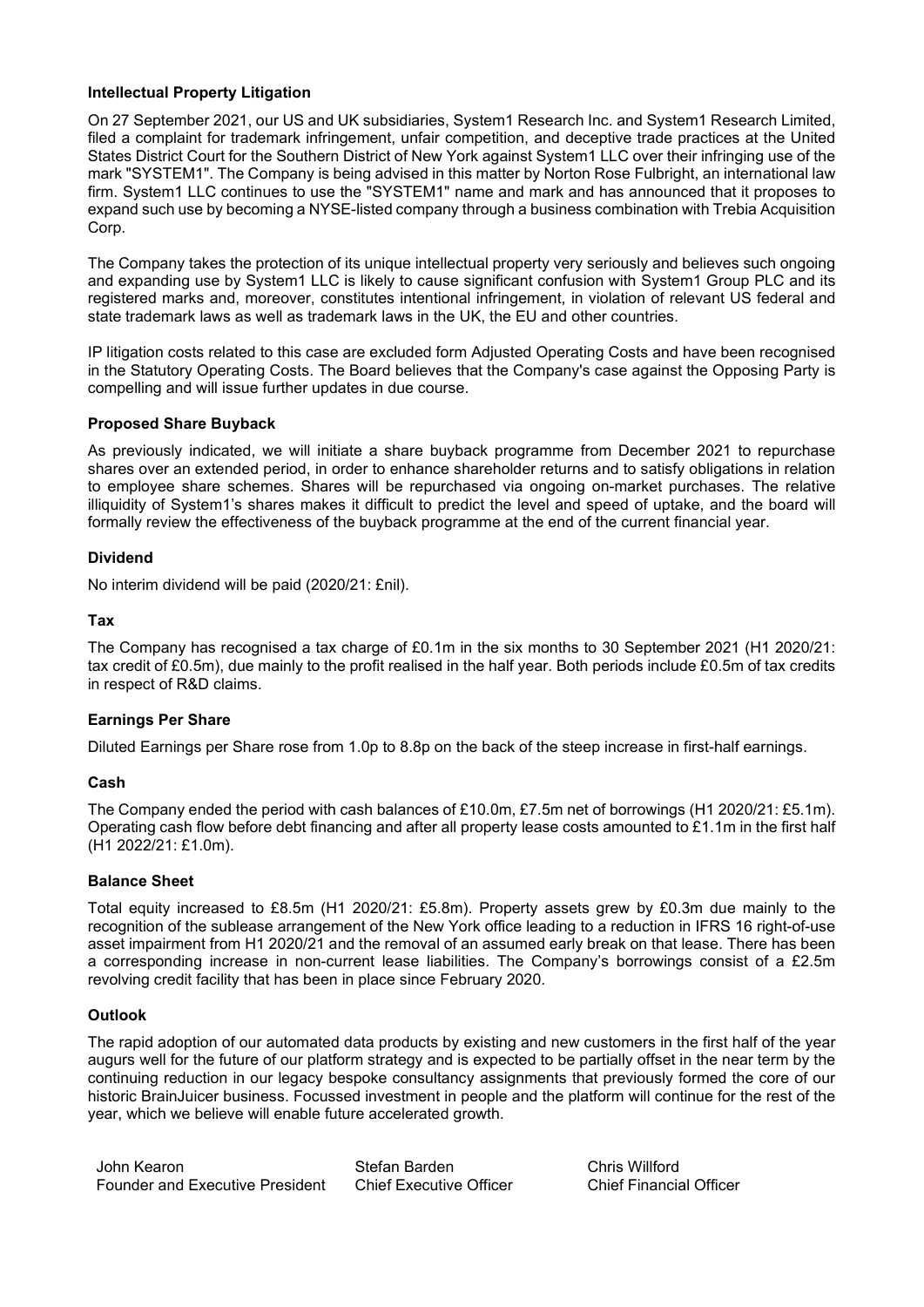# **CONDENSED CONSOLIDATED INCOME STATEMENT**

for the 6 months ended 30 September 2021

|                                                                     | <b>Note</b> | <b>Sep-21</b><br>£'000 | <b>Sep-20</b><br>£'000               |
|---------------------------------------------------------------------|-------------|------------------------|--------------------------------------|
| <b>Revenue</b><br>Cost of sales                                     | 3           | 12,355<br>(1, 983)     | 10,133<br>(1, 572)                   |
| <b>Gross profit</b>                                                 | 3           | 10,372                 | 8,561                                |
| Administrative expenses<br>Other operating income                   |             | (9, 124)<br>85         | (9, 459)<br>620                      |
| <b>Operating profit/(loss)</b>                                      |             | 1,333                  | (278)                                |
| Finance expense                                                     |             | (80)                   | (123)                                |
| <b>Profit before taxation</b>                                       |             | 1,253                  | (401)                                |
| Income tax expense                                                  |             | (122)                  | 528                                  |
| Profit for the period                                               |             | 1,131                  | 127                                  |
| Attributable to the equity holders of the<br>Company                |             | 1,131                  | 127                                  |
| Earnings per share attributable to equity<br>holders of the Company |             |                        |                                      |
| Basic earnings per share<br>Diluted earnings per share              | 4<br>4      | 8.8p<br>8.8p           | 1.0 <sub>p</sub><br>1.0 <sub>p</sub> |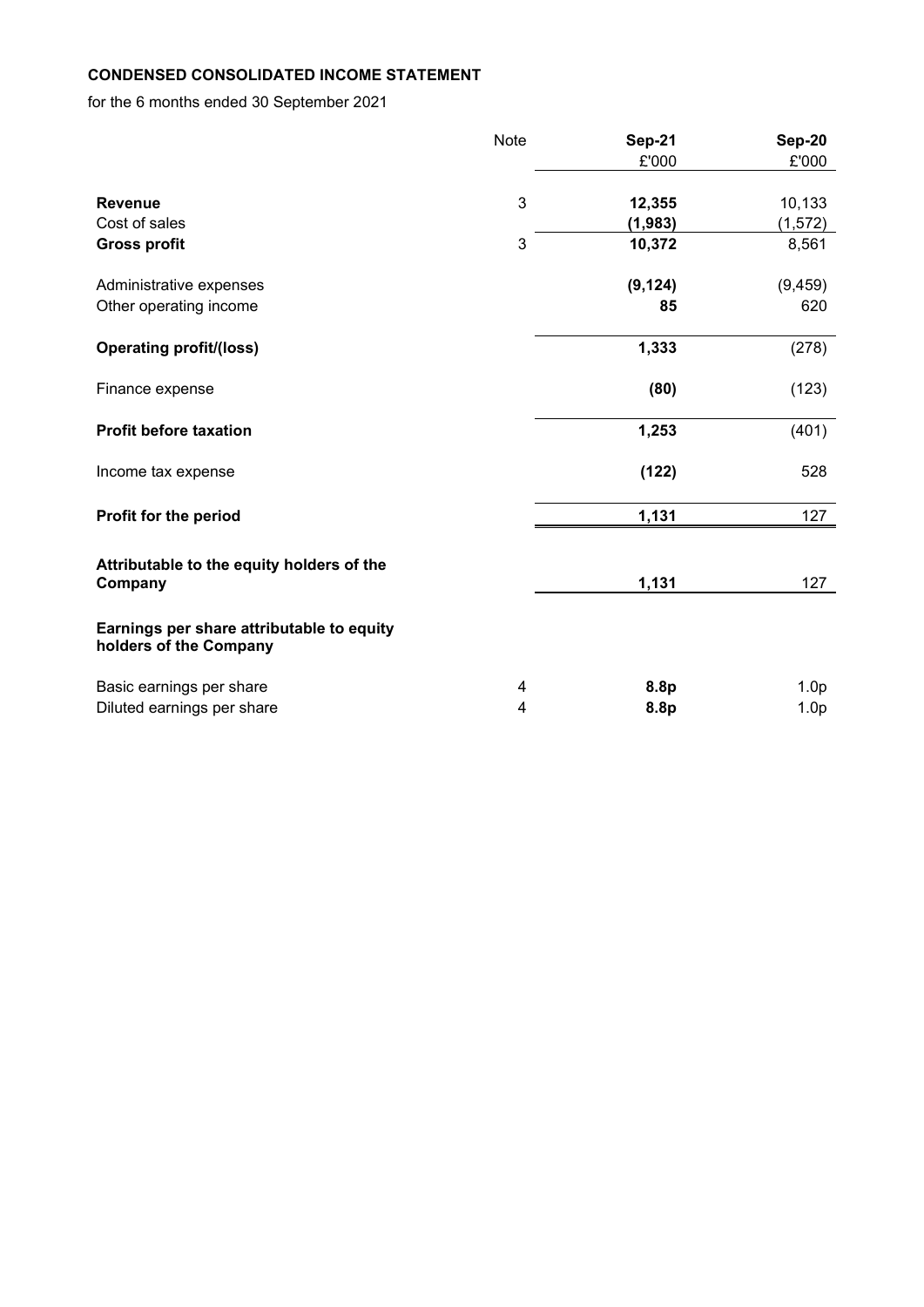# **CONSOLIDATED STATEMENT OF COMPREHENSIVE INCOME**

for the 6 months ended 30 September 2021

|                                                                                                   | Sep-21 | Sep-20 |
|---------------------------------------------------------------------------------------------------|--------|--------|
|                                                                                                   | £'000  | £'000  |
|                                                                                                   |        |        |
| <b>Profit for the period</b>                                                                      | 1,131  | 127    |
| Other comprehensive income:<br>Items that may be subsequently reclassified to profit/(loss)       |        |        |
| Currency translation differences on translating foreign operations                                | 92     | (130)  |
| Other comprehensive income/(loss) for the period, net of tax                                      | 92     | (130)  |
| Total comprehensive income/(loss) for the period attributable to equity<br>holders of the Company | 1,223  | (3)    |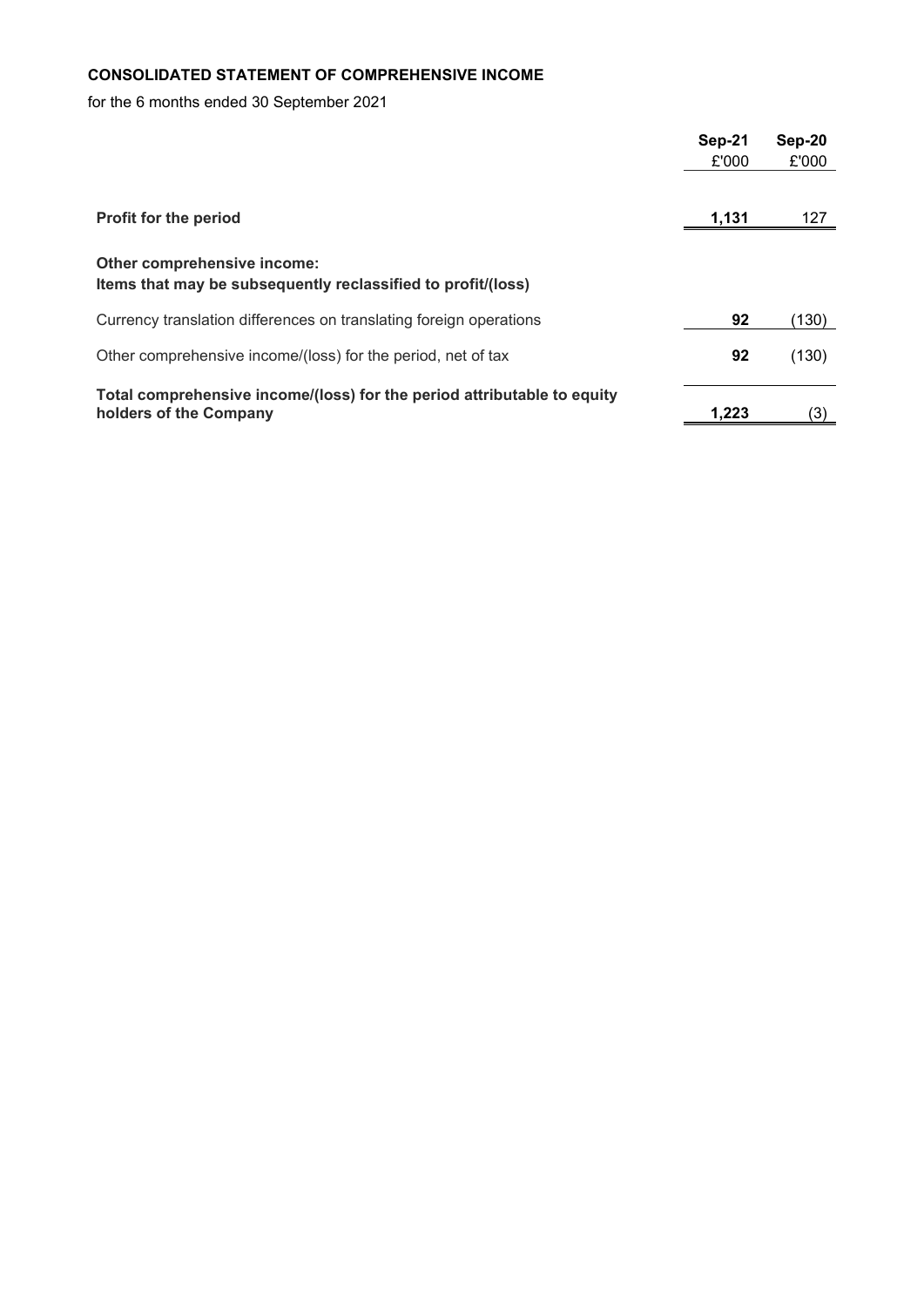# **CONSOLIDATED BALANCE SHEET**

as at 30 September 2021

Registered no. 05940040

|                                               | Note             | <b>Sep-21</b> | <b>Mar-21</b> |
|-----------------------------------------------|------------------|---------------|---------------|
|                                               |                  | £'000         | £'000         |
|                                               |                  |               |               |
| <b>ASSETS</b>                                 |                  |               |               |
| <b>Non-current assets</b>                     |                  |               |               |
| Property, plant, and equipment                | $\overline{7}$   | 1,730         | 1,435         |
| Intangible Assets                             |                  | 424           | 418           |
| Deferred tax asset                            |                  | 286           | 286           |
| <b>Current assets</b>                         |                  | 2,440         | 2,139         |
| <b>Contract assets</b>                        |                  | 336           | 318           |
| Trade and other receivables                   |                  | 6,468         | 5,880         |
| Cash and cash equivalents                     |                  | 10,044        | 9,008         |
|                                               |                  | 16,848        | 15,206        |
|                                               |                  |               |               |
| <b>Total assets</b>                           |                  | 19,288        | 17,345        |
|                                               |                  |               |               |
| <b>EQUITY</b>                                 |                  |               |               |
| Attributable to equity holders of the Company |                  |               |               |
| Share capital                                 | $\boldsymbol{9}$ | 132           | 132           |
| Share premium account                         |                  | 1,601         | 1,601         |
| Merger reserve                                |                  | 477           | 477           |
| Foreign currency translation reserve          |                  | (55)          | (146)         |
| Retained earnings                             |                  | 6,319         | 5,170         |
| <b>Total equity</b>                           |                  | 8,474         | 7,234         |
| <b>LIABILITIES</b>                            |                  |               |               |
| <b>Non-current liabilities</b>                |                  |               |               |
| Provisions                                    |                  | 566           | 560           |
| <b>Borrowings</b>                             | 8                | 2,500         | 2,500         |
| Lease liabilities                             | 8                | 1,188         | 928           |
|                                               |                  | 4,254         | 3,988         |
| <b>Current liabilities</b>                    |                  |               |               |
| Provisions                                    |                  | 283           | 200           |
| Lease liabilities                             | 8                | 1,247         | 1,647         |
| <b>Contract liabilities</b>                   |                  | 781           | 803           |
| Income taxes payable                          |                  | 860           | 334           |
| Trade and other payables                      |                  | 3,389         | 3,139         |
|                                               |                  | 6,560         | 6,123         |
| <b>Total liabilities</b>                      |                  | 10,814        | 10,111        |
| <b>Total equity and liabilities</b>           |                  | 19,288        | 17,345        |
|                                               |                  |               |               |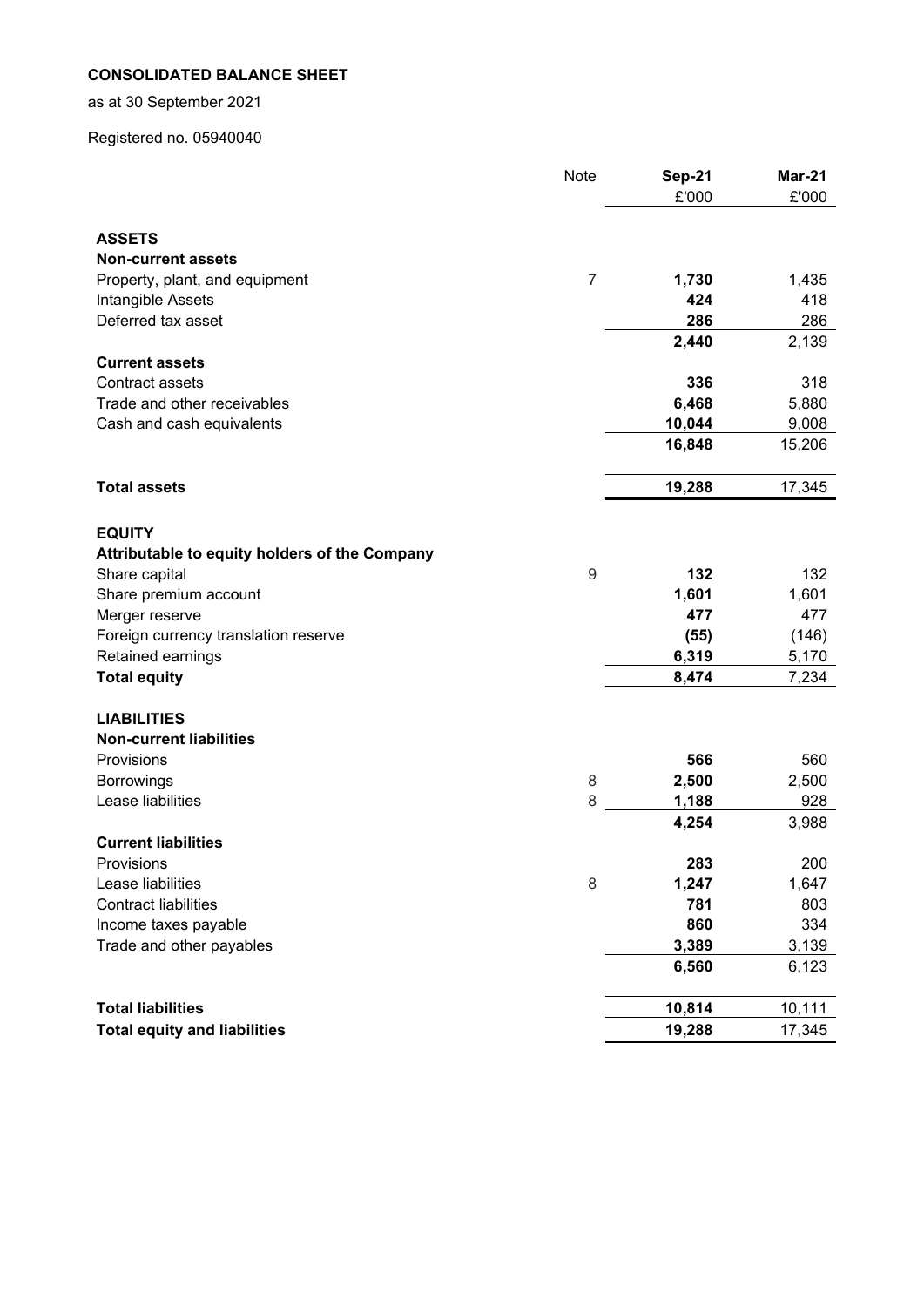# **CONSOLIDATED STATEMENT OF CASH FLOWS**

for the 6 months ended 30 September 2021

|                                                  | Note           | Sep-21        | Sep-20 |
|--------------------------------------------------|----------------|---------------|--------|
|                                                  |                | £'000         | £'000  |
|                                                  |                |               |        |
| Net cash generated from operations               | 10             | 1,501         | 1,189  |
| Tax received                                     |                | 377           | 546    |
| Net cash generated from operating activities     |                | 1,878         | 1,735  |
| <b>Cash flows from investing activities</b>      |                |               |        |
| Purchases of property, plant, and equipment      | $\overline{7}$ | (72)          |        |
| Purchase of intangible assets                    |                | (53)          | (93)   |
| Net cash used by investing activities            |                | (125)         | (93)   |
| Net cash flow before financing activities        |                | 1,753         | 1,642  |
|                                                  |                |               |        |
| <b>Cash flows from financing activities</b>      |                |               |        |
| Interest paid                                    |                | (80)          | (123)  |
| Property lease liability payments                |                | (599)         | (571)  |
| Proceeds from borrowings                         |                |               | 493    |
| Net cash used by financing activities            |                | (679)         | (201)  |
| Net increase in cash and cash equivalents        |                | 1,074         | 1,441  |
| Cash and cash equivalents at beginning of period |                | 9,008         | 6,650  |
| Exchange loss on cash and cash equivalents       |                | (38)          | (44)   |
|                                                  |                |               |        |
| Cash and cash equivalents at end of period       |                | 10,044        | 8,047  |
|                                                  |                |               |        |
|                                                  |                | <b>Sep-21</b> | Sep-20 |
|                                                  |                | £'000         | £'000  |
| Net cash flow before financing activities        |                | 1,753         | 1,642  |
| Net cash flow for property leases                |                | (644)         | (626)  |
| Operating cash flow                              |                | 1,109         | 1,016  |

# **Consolidated Movements in Net Cash/(Debt)**

|                               | Cash and    |                   |             |              |
|-------------------------------|-------------|-------------------|-------------|--------------|
|                               | cash        |                   | Lease       |              |
|                               | equivalents | <b>Borrowings</b> | liabilities | <b>Total</b> |
|                               | £'000       | £'000             | £'000       | £'000        |
|                               |             |                   |             |              |
| <b>At 1 April 2021</b>        | 9,008       | (2,500)           | (2,575)     | 3,933        |
| Cash flows                    | 1,196       |                   | 644         | 1,840        |
| Non-cash charges              |             |                   |             |              |
| Interest on lease liabilities |             |                   | (45)        | (45)         |
| New lease liabilities         |             |                   | (459)       | (459)        |
| Exchange and other non-cash   |             |                   |             |              |
| movements                     | (160)       | ۰                 |             | (160)        |
| At 30 September 2021          | 10,044      | (2,500)           | (2,435)     | 5,109        |
|                               |             |                   |             |              |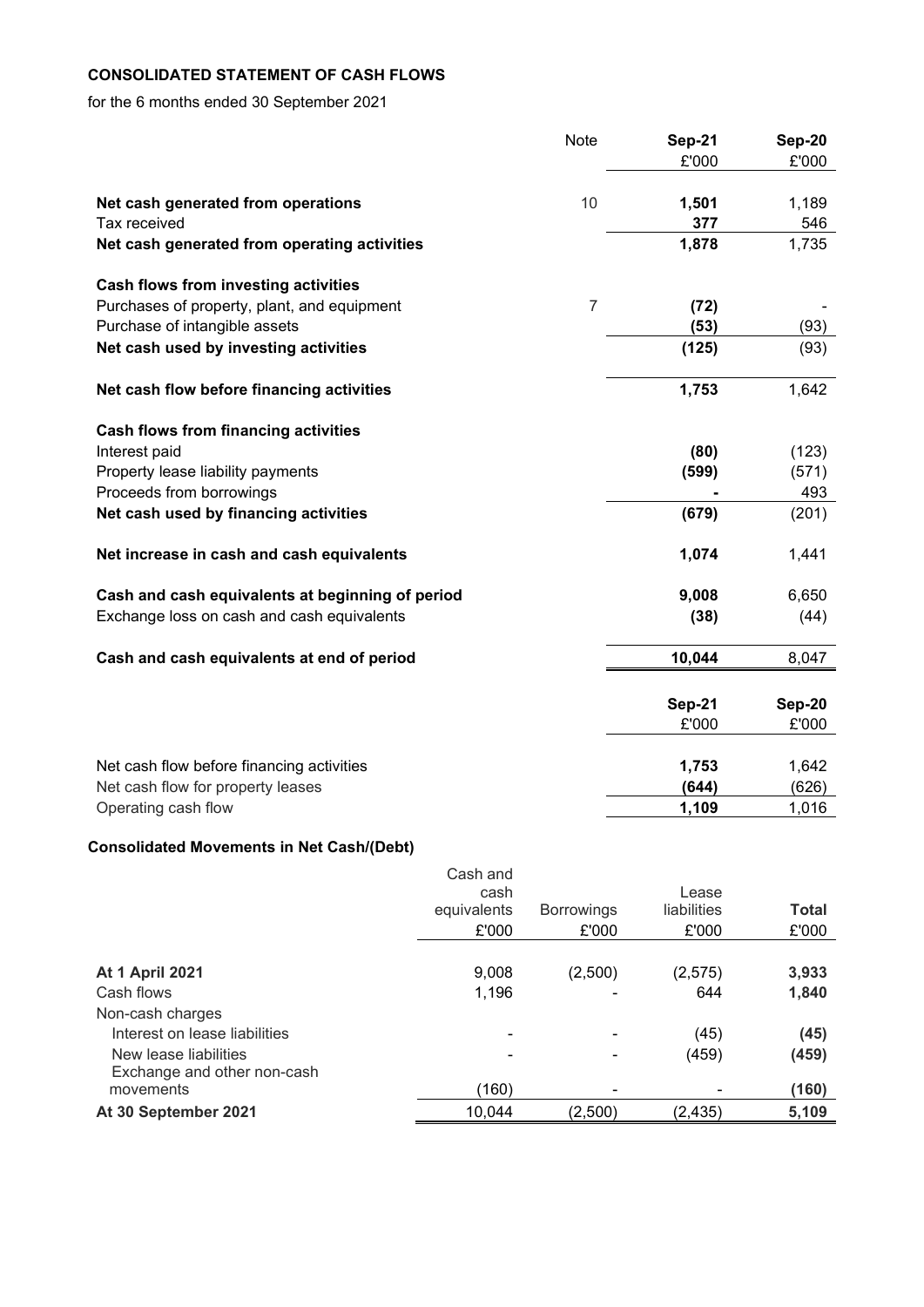# **CONSOLIDATED STATEMENT OF CHANGES IN EQUITY**

for the 6 months ended 30 September 2021

|                                    |                  |                    |                   | Foreign                |                      |              |
|------------------------------------|------------------|--------------------|-------------------|------------------------|----------------------|--------------|
|                                    |                  | Share              |                   | currency               |                      |              |
|                                    | Share<br>capital | premium<br>account | Merger<br>reserve | translation<br>reserve | Retained<br>earnings | <b>Total</b> |
|                                    | £'000            | £'000              | £'000             | £'000                  | £'000                | £'000        |
|                                    |                  |                    |                   |                        |                      |              |
| <b>At 1 April 2020</b>             | 132              | 1,601              | 477               | 132                    | 3,416                | 5,758        |
| Profit for the period              |                  |                    |                   |                        | 127                  | 127          |
| Other comprehensive income:        |                  |                    |                   |                        |                      |              |
| - currency translation differences |                  |                    |                   | (130)                  |                      | (130)        |
| <b>Total comprehensive income</b>  | 132              | 1,601              | 477               | $\overline{2}$         | 3,543                | 5,755        |
| Transactions with owners:          |                  |                    |                   |                        |                      |              |
| Employee share options:            |                  |                    |                   |                        |                      |              |
| - value of employee services       |                  |                    |                   |                        | 17                   | 17           |
| - deferred tax credited to equity  |                  |                    |                   |                        | (5)                  | (5)          |
| At 30 September 2020               | 132              | 1,601              | 477               | $\overline{c}$         | 3,555                | 5,767        |
|                                    |                  |                    |                   |                        |                      |              |
| <b>At 1 April 2021</b>             | 132              | 1,601              | 477               | (146)                  | 5,170                | 7,234        |
| Profit for the period              |                  |                    |                   |                        | 1, 131               | 1,131        |
| Other comprehensive income:        |                  |                    |                   |                        |                      |              |
| - currency translation differences |                  |                    |                   | 91                     | $\mathbf{1}$         | 92           |
| <b>Total comprehensive income</b>  | 132              | 1,601              | 477               | (55)                   | 6,302                | 8,457        |
| Transactions with owners:          |                  |                    |                   |                        |                      |              |
| Employee share options:            |                  |                    |                   |                        |                      |              |
| - value of employee services       |                  |                    |                   |                        | 17                   | 17           |
| At 30 September 2021               | 132              | 1,601              | 477               | (55)                   | 6,319                | 8,474        |
|                                    |                  |                    |                   |                        |                      |              |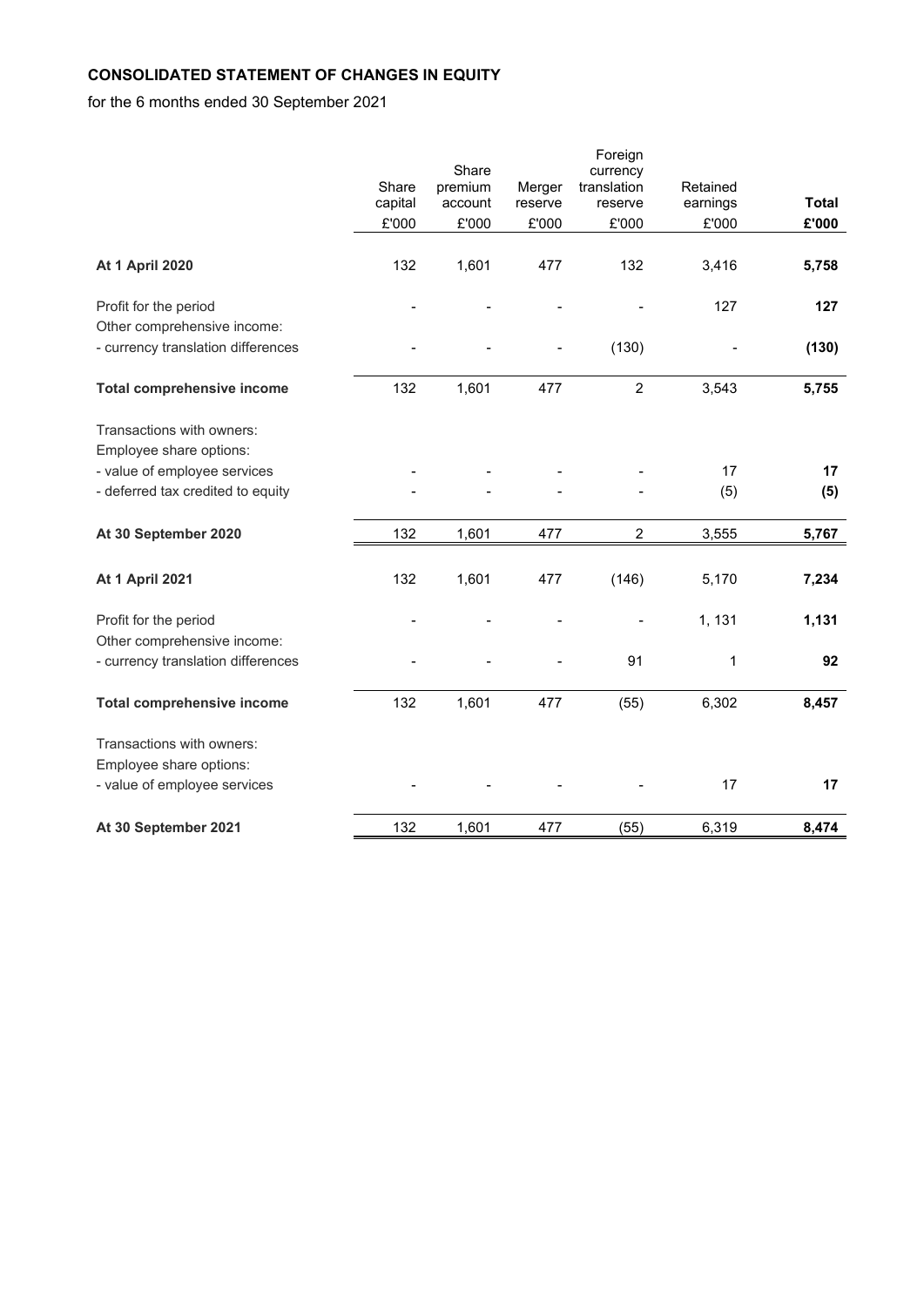### **NOTES TO THE CONDENSED CONSOLIDATED FINANCIAL STATEMENTS**

for the 6 months ended 30 September 2021

System1 Group PLC (the "Company") was incorporated on 19 September 2006 in the United Kingdom. The Company's principal operating subsidiary, System1 Research Limited, was at that time already established, having been incorporated on 29 December 1999. The address of the Company's registered office is 52 Bedford Row, Holborn, London, England, WC1R 4LR. The Company's shares are listed on the Alternative Investment Market of the London Stock Exchange ("AIM").

The Company and its subsidiaries (together the "Group") provide predictive marketing data and market research consultancy.

The Board of Directors approved these interim financial statements for the six months ended 30 September 2021 for issuance on 30 November 2021.

The financial information set out in this interim report does not constitute statutory accounts as defined in Section 434 of the Companies Act 2006 and is unaudited. The Group's latest statutory financial statements were for the year ended 31 March 2021 and these have been filed with the Registrar of Companies. The auditor's report on those financial statements was unqualified and did not contain an emphasis of matter paragraph and any statement under Section 498 of the Companies Act 2006.

### **1. Basis of Preparation**

This condensed consolidated interim financial information has been prepared in accordance with UK adopted IAS 34 *Interim Financial Reporting* and on the going concern basis. This financial information should be read in conjunction with the financial statements for the year ended 31 March 2021, which have been prepared under the historical cost convention.

The preparation of financial statements in accordance with International Financial Reporting Standards ("IFRS") requires the use of certain critical accounting estimates.

### **2. Principal accounting policies**

The principal accounting policies adopted are consistent with those of the financial statements for the year ended 31 March 2021.

### **3. Segment Information**

The financial performance of the Group's geographic operating units ("Reportable Segments") is set out below.

|                         |         | Sep-21          |         | Sep-20          |  |
|-------------------------|---------|-----------------|---------|-----------------|--|
|                         | Revenue | Gross<br>profit | Revenue | Gross<br>profit |  |
|                         | £'000   | £'000           | £'000   | £'000           |  |
| By location of customer |         |                 |         |                 |  |
| Americas                | 4,483   | 3,885           | 3,618   | 3,096           |  |
| United Kingdom          | 3,980   | 3,110           | 2,983   | 2,587           |  |
| Rest of Europe          | 2,906   | 2,498           | 2,536   | 2,057           |  |
| <b>APAC</b>             | 986     | 879             | 996     | 821             |  |
|                         | 12,355  | 10,372          | 10,133  | 8,561           |  |

Segmental revenue is revenue generated from external customers and so excludes intercompany revenue and is attributable to geographical areas based upon the location in which the service is delivered.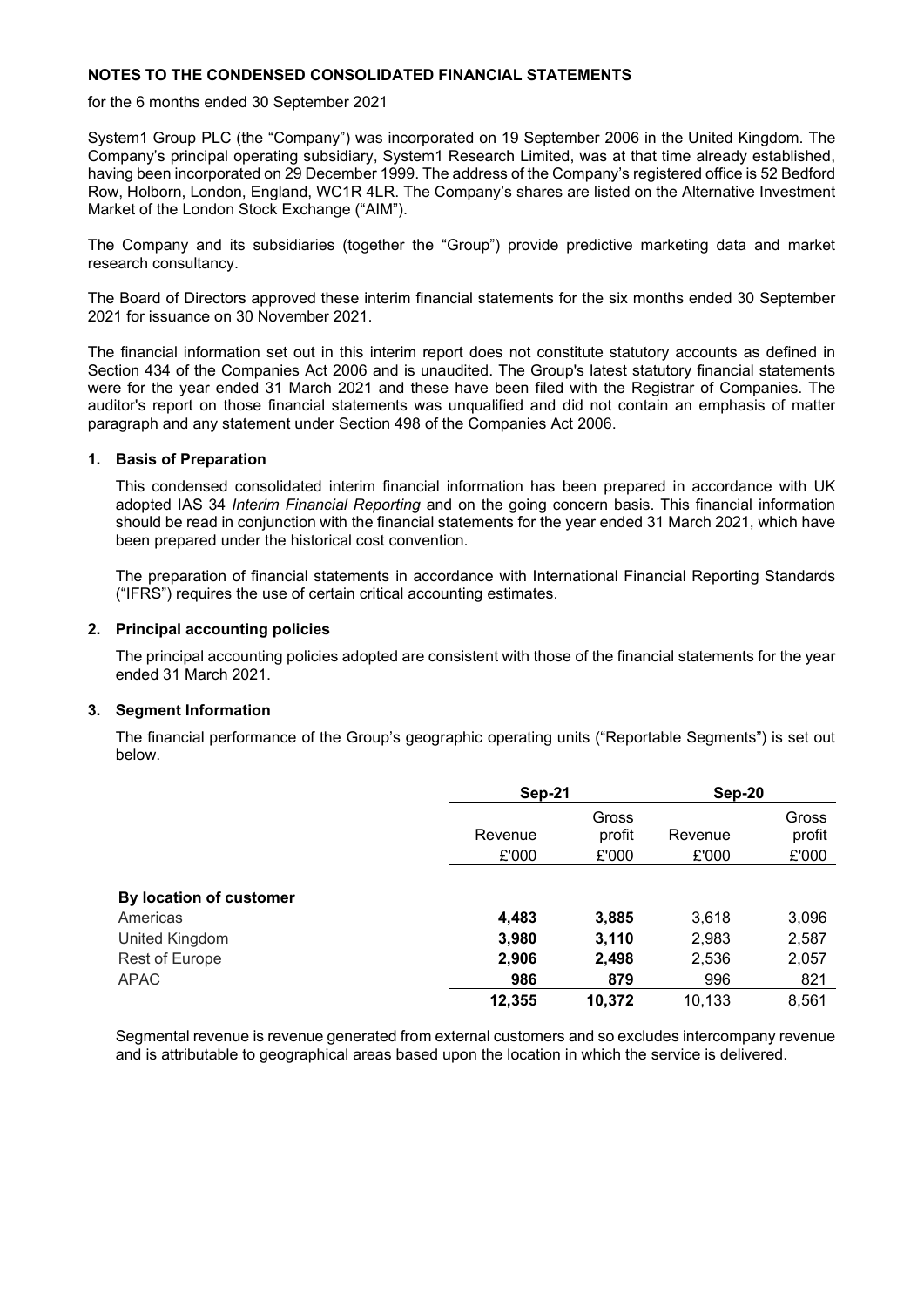|                             | <b>Sep-21</b> |        | Sep-20  |        |
|-----------------------------|---------------|--------|---------|--------|
|                             |               | Gross  |         | Gross  |
|                             | Revenue       | profit | Revenue | profit |
|                             | £'000         | £'000  | £'000   | £'000  |
| By product variant          |               |        |         |        |
| Data                        | 4,495         | 3,826  | 56      | 56     |
| Consultancy                 | 7,725         | 6,520  | 9,591   | 8,179  |
| Other services              | 135           | 26     | 486     | 326    |
|                             | 12,355        | 10,372 | 10,133  | 8,561  |
| By product group            |               |        |         |        |
| Communications (Ad Testing) | 7,313         | 6,178  | 4,054   | 3,487  |
| Brand (Brand Tracking)      | 1,632         | 1,237  | 1,701   | 1,300  |
| Innovation                  | 3,283         | 2,931  | 3,864   | 3,370  |
| Other services              | 127           | 26     | 514     | 404    |
|                             | 12,355        | 10,372 | 10,133  | 8,561  |

# **4. Earnings Per Share**

|                                                                           | Sep-21           | Sep-20           |
|---------------------------------------------------------------------------|------------------|------------------|
| Profit attributable to equity holders of the Company, in £'000            | 1,131            | 127              |
| Weighted average number of Ordinary Shares in issue                       | 12,806,391       | 12,633,227       |
| Basic earnings per share                                                  | 8.8 <sub>p</sub> | 1.0 <sub>p</sub> |
| Profit attributable to equity holders of the Company, in £'000            | 1.131            | 127              |
| Weighted average number of Ordinary Shares in issue                       | 12,806,391       | 12,633,227       |
| Share options                                                             | 12,299           | 250,482          |
| Weighted average number of Ordinary Shares for diluted earnings per share | 12,818,690       | 12,883,709       |
| Diluted earnings per share                                                | 8.8 <sub>p</sub> | 1.0 <sub>p</sub> |

# **5. Headcount**

The average number of staff employed by the Group during the period was as follows:

|                     | Sep-21 | Sep-20 |
|---------------------|--------|--------|
|                     | No.    | No.    |
|                     |        |        |
| Sales and marketing | 39     | 29     |
| Operations          | 52     | 53     |
| ΙT                  | 34     | 27     |
| Administration      | 21     | 20     |
|                     | 146    | 128    |

# **6. Dividends**

The Company did not pay dividends in the six months ended 30 September 2021 and 30 September 2020. The Company does not propose the payment of an interim dividend.

No dividends were paid to the Company's directors.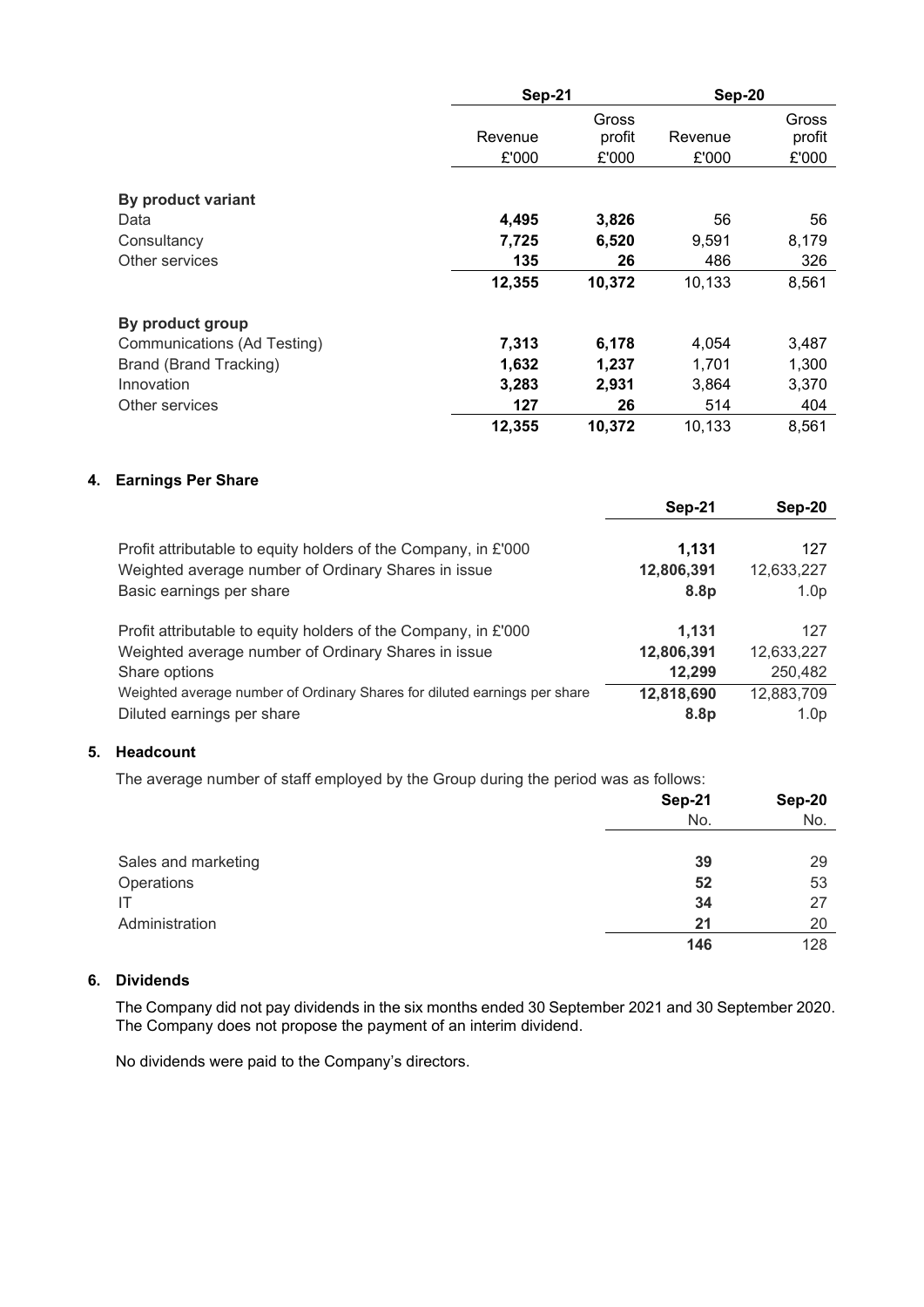# **7. Properly, Plant, and Equipment**

|                                      | Right-of-use | Furniture    | Computer |              |
|--------------------------------------|--------------|--------------|----------|--------------|
|                                      | assets       | and fixtures | hardware | <b>Total</b> |
|                                      | £'000        | £'000        | £'000    | £'000        |
| <b>At 1 April 2020</b>               |              |              |          |              |
| Cost                                 | 5,532        | 452          | 1,398    | 7,382        |
| Accumulated depreciation             | (1, 725)     | (405)        | (1, 281) | (3, 411)     |
| Net book value                       | 3,807        | 47           | 117      | 3,971        |
| Net book value, at 1 April 2020      | 3,807        | 47           | 117      | 3,971        |
| Additions                            | 20           |              |          | 20           |
| Disposals                            | (531)        | (4)          | (11)     | (546)        |
| Foreign exchange                     | (50)         | (3)          | 1        | (52)         |
| Depreciation charge for the year     | (1, 525)     | (14)         | (43)     | (1, 582)     |
| Net book value, at 30 September 2020 | 1,721        | 26           | 64       | 1,811        |
| At 30 September 2020                 |              |              |          |              |
| Cost                                 | 4,951        | 142          | 175      | 5,268        |
| Accumulated depreciation             | (3, 230)     | (116)        | (111)    | (3, 457)     |
| Net book value                       | 1,721        | 26           | 64       | 1,811        |
| <b>At 1 April 2021</b>               |              |              |          |              |
| Cost                                 | 4,691        | 140          | 224      | 5,055        |
| Accumulated depreciation             | (3, 346)     | (123)        | (151)    | (3,620)      |
| Net book value                       | 1,345        | 17           | 73       | 1,435        |
| Net book value, at 1 April 2021      | 1,345        | 17           | 73       | 1,435        |
| <b>Additions</b>                     |              |              | 29       | 29           |
| Impairment reversal                  | 740          |              |          | 740          |
| Foreign exchange                     |              |              | (1)      | (1)          |
| Depreciation charge for the year     | (425)        | (9)          | (39)     | (473)        |
| Net book value, at 30 September 2021 | 1,660        | 8            | 62       | 1,730        |
| At 30 September 2021                 |              |              |          |              |
| Cost                                 | 2,482        | 31           | 142      | 2,655        |
| Accumulated depreciation             | (822)        | (23)         | (80)     | (925)        |
| Net book value                       | 1,660        | 8            | 62       | 1,730        |

Included within depreciation charges for the six months ended 30 September 2020 is £920,000 of impairment charges on right-of-use assets. During the six months to 30 September 2020, the financial effect of revising lease terms to reflect the actual and expected effect of exercising extension and termination options in lease arrangements is a reduction in right-of use assets and lease liabilities of £531,000 which is included in the disposals figure in the table above.

In the six months ended 30 September 2021, the Group added a new right-of-use asset for a sublease in regards to the aforementioned fully impaired lease. The value of the sublease was for £740,000 of which £43,000 was a cash settlement. This in turn has led to a re-recognition of the lease liability of the head lease of £459,000 with corresponding reversal of £230,000 relating to the impairment from 30 September 2020.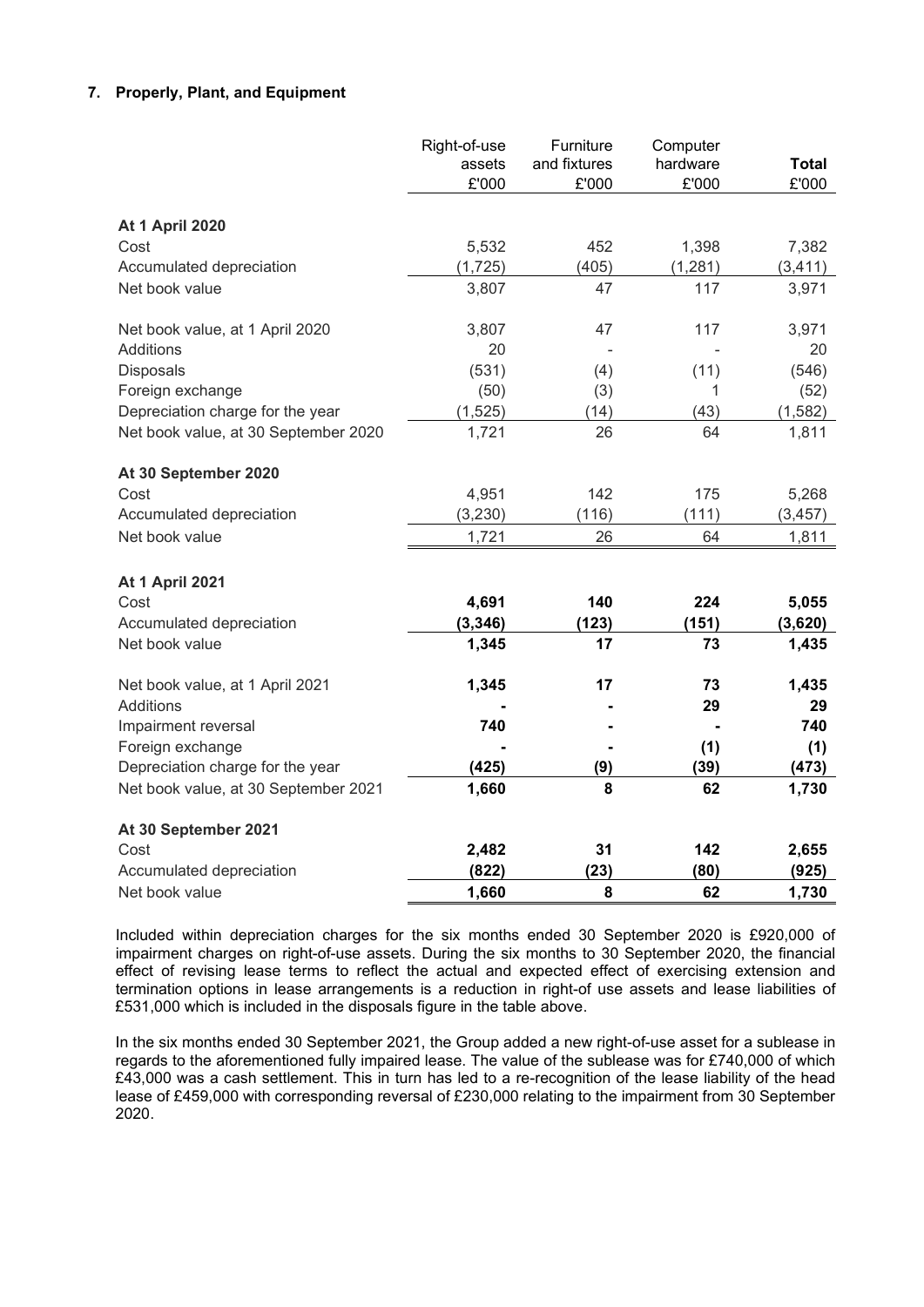### **8. Borrowings**

In February 2020, the Company entered a 3-year revolving credit facility with HSBC. The agreement allows the Company to draw down up to £2,500,000 for the purposes of funding general corporate and working capital requirements. The facility is secured over the assets of those Group companies domiciled in the United Kingdom and the United States. The loan accrues interest at a rate of 2.5% above LIBOR and is subject to leverage and interest covenants. The Company will transition the reference rate from LIBOR to SONIA by 31 December 2021.

The analysis of the maturity of lease liabilities is as follows:

|                                        | Sep-21 | Mar-21 |  |
|----------------------------------------|--------|--------|--|
|                                        | £'000  | £'000  |  |
|                                        |        |        |  |
| Within one year                        | 1,323  | 1,720  |  |
| Later than 1 but no later than 5 years | 1,231  | 943    |  |
| More than 5 years                      |        |        |  |
| Minimum lease payments                 | 2,554  | 2,663  |  |
| Future finance charges                 | (119)  | (88)   |  |
| Recognised as a liability              | 2,435  | 2,575  |  |

The present value of finance lease liabilities is as follows:

|                                        | Sep-21         | Mar-21 |
|----------------------------------------|----------------|--------|
|                                        | £'000          | £'000  |
|                                        |                |        |
| Within one year                        | 1,247          | 1,647  |
| Later than 1 but no later than 5 years | 1,188          | 928    |
| More than 5 years                      | $\blacksquare$ |        |
|                                        | 2,435          | 2,575  |

# **9. Share Capital**

The share capital of System1 Group PLC consists only of fully paid Ordinary Shares ("Shares") with a par value of one penny each. All Shares are equally eligible to receive dividends and the repayment of capital, and represent one vote at the Annual General Meeting.

|                                                                                       | Sep-21     |       | Sep-20     |       |
|---------------------------------------------------------------------------------------|------------|-------|------------|-------|
|                                                                                       | No.        | £'000 | No.        | £'000 |
| Allotted, called up, and fully paid ordinary shares<br>At 1 April and at 30 September | 13,226,773 | 132   | 13.226.773 | 132   |

|                                                | Sep-21                    |                                                       | Sep-20                    |                                                       |
|------------------------------------------------|---------------------------|-------------------------------------------------------|---------------------------|-------------------------------------------------------|
|                                                | <b>Treasury</b><br>shares | Weighted<br>average<br>exercise<br>price per<br>share | <b>Treasury</b><br>shares | Weighted<br>average<br>exercise<br>price per<br>share |
|                                                | No.                       | Pence                                                 | No.                       | Pence                                                 |
| <b>Shares held by Treasury</b>                 |                           |                                                       |                           |                                                       |
| At 1 April                                     | 510,421                   |                                                       | 626,989                   |                                                       |
| Transfer of shares to satisfy options exercise | (181,944)                 | $\overline{\phantom{a}}$                              | (60,000)                  | -                                                     |
| At 30 September                                | 328,477                   |                                                       | 566,989                   |                                                       |